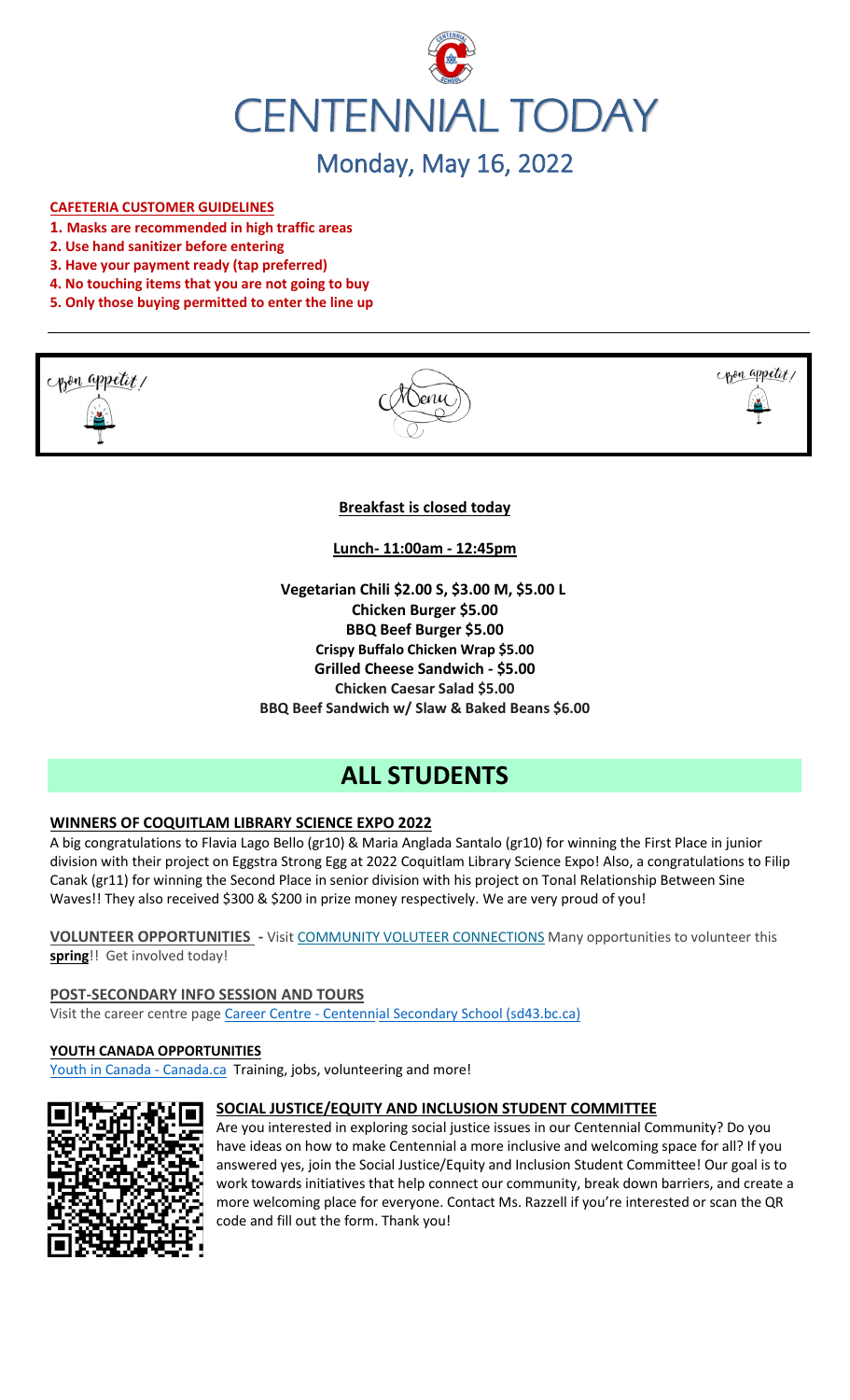# **PLANT YOURSELF IN SOUTH COQUITLAM**

Sunday May 28th 1 pm Blue Mountain Park 25 spots available.

Plant Yourself is an opportunity for youth living in South Coquitlam to showcase their unique cultural background, build community connections, and participate in Truth and Reconciliation at a local level by: Knowing, Growing and Showing your cultural roots, all while grounding yourself on the traditional lands of the Kwikwetlem First Nation. Create a personalized leaf, representing their cultural identity, as well as their connection to the Kwikwetlem First Nation territory. [Plant Yourself Tickets, Sat, May 28, 2022 at 1:00 PM | Eventbrite](https://www.eventbrite.ca/e/plant-yourself-tickets-335607159047)

# **GRADE 12**

# **DINNER DANCE TICKET \*NEW\***

# **SHERATON VANCOUVER WALL CENTRE SATURDAY JUNE 18TH AT 6PM.**

**Please Note that we have extended the deadline to purchase Grad Dinner/Dance Tickets until May** 23!

Tickets can be picked up at the beginning of period 3, between May 24th – May 27th in the foyer (see Ms. Chambers and / or Ms. Mattson). You must bring your receipt as proof of purchase. Table selections will be done at this time. If you want to book an entire table for your friends, all tickets for that table must already be purchased. Tables are booked on a first come, first served basis.

## **ATTENTION GRADE 12s**

We are excited to announce that after a 2-year hiatus, the **2022 Grad Dinner Dance** will be on **Saturday, June 18th** at 6pm at the **Sheraton Wall Centre Vancouver**. Dress code is formal. A buffet dinner will be served, followed by dancing. Tickets are \$175 and will be available on School Cash Online. (The PAC will be hosting After Grad at the Coquitlam Rec Centre on Poirier following Dinner Dance, these tickets will be available separately.) If you have **specific food allergies or intolerances**, please email **Ms. Mattson** at [mmattson@sd43.bc.ca](mailto:mmattson@sd43.bc.ca) or see her in Room E216.

- Aftergrad Tickets \$40 per grad available to purchase online between May 15 May 31
- Commencement Guest Tickets \$5 per guest available to purchase online between May 15 June 9
- All tickets must be purchased online on SchoolCash site. <https://sd43.schoolcashonline.com/>

Please contact Ms. Leung at [Kleung@sd43.bc.ca](mailto:Kleung@sd43.bc.ca) in the Centennial Office if you are having issues ordering them online.

# **2022 VALEDICTORIAN SELECTION PROCESS NOMINATION QUALIFICATIONS:**

- Must be in good standing to graduate as of June 2022 (no 'I' Reports, no courses that have been failed this year)
- 4 teacher nominations

## **NOMINATION PROCESS:**

Interested potential nominees must submit the following to be considered for nomination:

- Teacher Nomination Forms (4) (this is an online form the link has been emailed to all teachers and was included in the email sent to families)
- Short Essay *(1 page, typed, double-spaced)* "*Why I Should Be Valedictorian*", completed on your own (submitted Mr. Jackson at [brjackson@sd43.bc.ca\)](mailto:bking@sd43.bc.ca)

## *\*This package is to be emailed before 4 pm, May 13th 2022 (no exceptions!)*

# **TIMELINE:**

| May $5^{\text{th}} - 13^{\text{th}}$ | - The online Nomination forms goes live                                                            |
|--------------------------------------|----------------------------------------------------------------------------------------------------|
| May $13th$                           | - Nomination forms and teacher forms due to the Mr. Jackson's email brjackson@sd43.bc.ca by 4 p.m. |
| May $16th$                           | - Nominee Staff Selection Committee meeting                                                        |
| May $17th$                           | - Successful nominees announced                                                                    |
| May $18th$                           | - Successful nominee meeting to discuss campaign process and requirements. Time TBA.               |
| May $26th$                           | - Speeches will be shared to grade 12 students. Online voting will occur.                          |
| May $27th$                           | - Valedictorian announced                                                                          |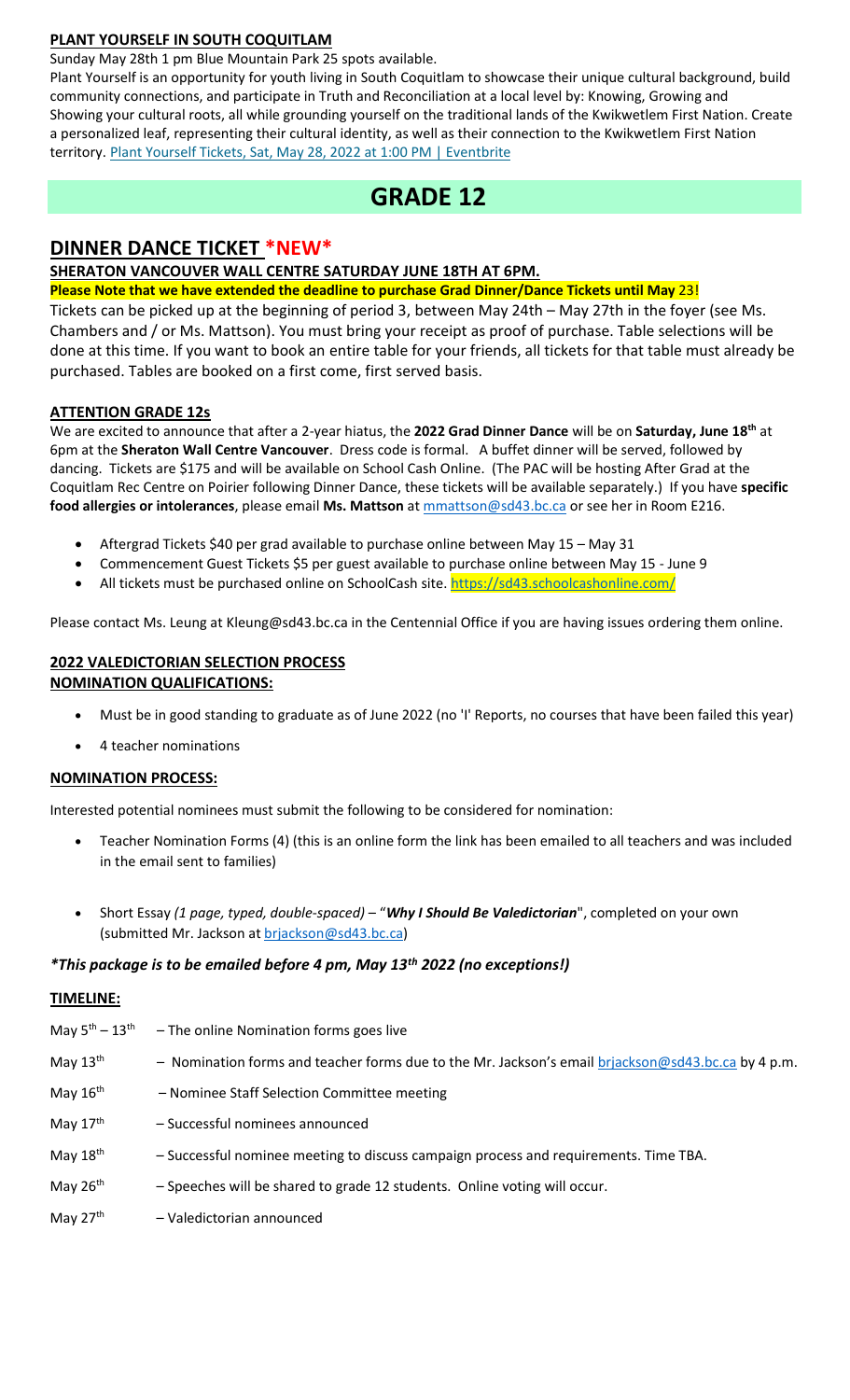

#### **CAMP IGNITE FOR YOUNG WOMEN - DEADLINE APPROACHING – June 1\*NEW\***

The camp will be held August 4<sup>th</sup>-7<sup>th</sup> at the Maple Ridge Justice Institute and at various fire depts across the lower mainland. It is a three night and three-day overnight camp that aims to not only give students a look into what a career in the fire service is like but also to build teamwork skills, learn about nutrition and fitness. Interested students can apply by going to:<https://campignite.com/join-us>

#### **ELMER HELM YOUTH FUND**

Now Open. \$1500 awards available. Criteria: Financial need, Community Service. Application package posted Career Centre - [Centennial Secondary School \(sd43.bc.ca\)](https://www.sd43.bc.ca/school/centennial/ProgramsServices/CareerCentre/financeawards/Pages/default.aspx?InitialTabId=Ribbon%2ERead&VisibilityContext=WSSTabPersistence#/=#InplviewHash02f87063-69d3-4710-8d10-63ddea64e857=) Deadline to apply June 30<sup>th</sup>.

## **BCGUE SCHOLARSHIPS NOW OPEN TO June 15th**

2022 BCGEU Scholarship Program - [BC General Employees' Union \(BCGEU\)](https://www.bcgeu.ca/2022_bcgeu_scholarship_program)

A BCGEU member in good standing, or related to a current, retired, or deceased BCGEU member or staff; and A student or prospective post-secondary or higher learning student enrolled, registered or planning to attend an eligible educational institution in 2022 **Essay**: In addition to providing personal information, applicants must submit a short essay of 450 - 500 word essay.

## **MAILLARDVILLE RESIDENTS ASSOC. BURSARY \*UPDATED**

Grade 12 student who lives in Maillardville, demonstrates financial need, makes a contribution to their community through community service and will graduate with a Dogwood Diploma or a BC School Completion Certificate. Value \$500 Apply by June 30<sup>th</sup> Career Centre - [Centennial Secondary School \(sd43.bc.ca\)](https://www.sd43.bc.ca/school/centennial/ProgramsServices/CareerCentre/financeawards/Pages/default.aspx?login=-73147025#/=)

## **VOLUNTEER AT GLENAYRE'S ANNUAL CARNIVAL**

**Glenayre Elementary** annual Spring Carnival needs **volunteers** - run carnival games and/or supervise children on the Bouncy Inflatables on **Thurs. May 26, from 2:45-7pm,** . Please go to our website <https://www.lotsahelpinghands.com/c/630280/login> and request to become a member first.

# **UVIC ZOOM INFO SESSIONS FOR GRADE 10 & 11'S – Adulting 101 (personal finance) and Creativity 101 hosted by Gustavson School of Business (Virtual)**

Various dates May 18, 19<sup>th</sup> and 25th. Details on the career centre page [https://www.sd43.bc.ca/school/centennial/ProgramsServices/CareerCentre/postsecondary/Pages/default.asp](https://www.sd43.bc.ca/school/centennial/ProgramsServices/CareerCentre/postsecondary/Pages/default.aspx#/=)  $x#/=$ 

## **GRACE FAMILY NETWORK FOUNDATION SCHOLARSHIP ESSAY (3 X \$500 in Metro Vancouver)**

*"WHAT ARE YOUR IDEAS TO REDUCE SYSTEMIC BIAS AND INEQUITY IN SOCIETY?"* To submit your essay, go to [GFNF.ORG](http://www.gfnf.org/) Deadline: May 31/22

## **SUMMER JOBS/COQUITLAM/PORT COQUITLAM**

[Available jobs near Coquitlam \(BC\) -](https://www.jobbank.gc.ca/jobsearch/jobsearch?fsrc=21&searchstring=&locationstring=COQUITLAM&mid=&button.submit=Search) Search - Job Bank [Available jobs near Port Coquitlam \(BC\) -](https://www.jobbank.gc.ca/jobsearch/jobsearch?searchstring=&locationstring=Port+Coquitlam%2C+BC&fsrc=21) Search - Job Bank

## **SUMMER JOB SEARCH?**

Job Bank - <https://www.jobbank.gc.ca/jobsearch/jobposting/35965594?source=searchresults> Indeed (Coquitlam) <https://ca.indeed.com/jobs?q=summer%20student%202022&l=British%20Columbia&vjk=23313e5494867a53>

## **HAVE YOU WON A SCHOLARSHIP?**

Fill out the form at the link or QR code to be added to the commencement programme.

[https://forms.office.com/Pages/ResponsePage.aspx?id=74xl2ZICUkKZJWRC3iSkSwuEIlUQFhBOpXf92UwjudZURDgzNlU4](https://forms.office.com/Pages/ResponsePage.aspx?id=74xl2ZICUkKZJWRC3iSkSwuEIlUQFhBOpXf92UwjudZURDgzNlU4NEpMVzRFR0lLV0NaNU1EOVBGWC4u) [NEpMVzRFR0lLV0NaNU1EOVBGWC4u](https://forms.office.com/Pages/ResponsePage.aspx?id=74xl2ZICUkKZJWRC3iSkSwuEIlUQFhBOpXf92UwjudZURDgzNlU4NEpMVzRFR0lLV0NaNU1EOVBGWC4u)